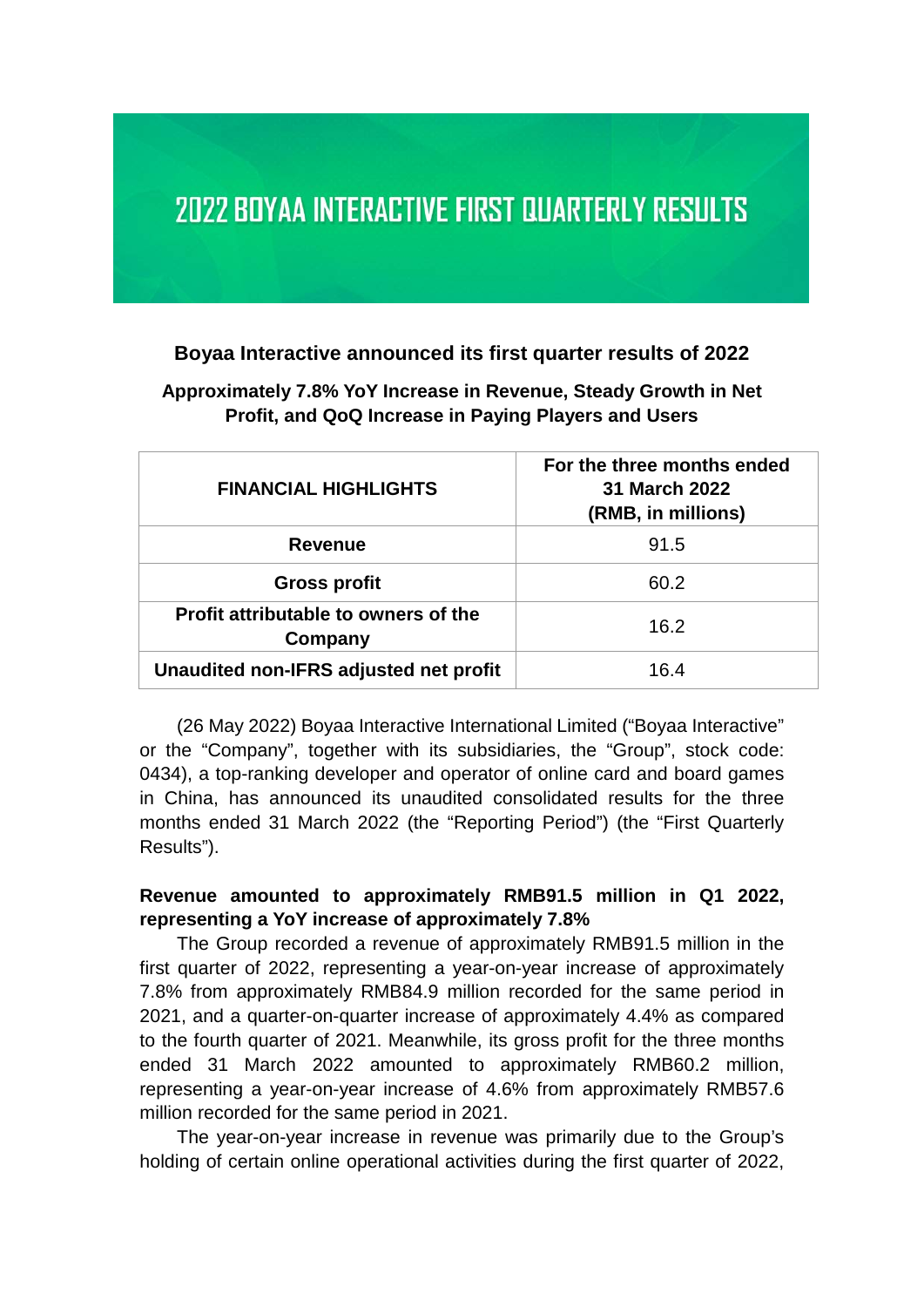and continuous optimization of its gaming products and gameplay.

In the first quarter of 2022, the Group recorded an unaudited non-IFRS adjusted net profit of approximately RMB16.4 million, whereas it recorded an unaudited non-IFRS adjusted loss of approximately RMB16.1 million for the same period in 2021. The change in the position of unaudited non-IFRS adjusted net profit in the first quarter of 2022 as compared to the position of unaudited non-IFRS adjusted loss for the same period in 2021, was mainly due to a year-on-year increase in revenue and the smaller extent of the decrease in the fair value of financial assets such as equity investment partnerships as compared to the same period in 2021.

Excluding the impact of non-operating one-off factors such as a decrease in fair value of financial assets such as equity investment partnerships, the unaudited non-IFRS adjusted net profit in the first quarter of 2022 represented a year-on-year increase of approximately 31.0%, which was mainly due to a year-on-year increase in revenue.

### **The Group recorded a QoQ increase in the number of paying players and active users**

In terms of operating data performance, the Group recorded an increase in the number of paying players and users during the first quarter of 2022 as compared to the fourth quarter of 2021. In particular, the number of paying players increased by approximately 8.5% from approximately 0.2 million in the fourth quarter of 2021 to approximately 0.3 million in the first quarter of 2022. The number of DAUs increased by approximately 6.2% from approximately 1.3 million in the fourth quarter of 2021 to 1.4 million in the first quarter of 2022. The number of MAUs increased by approximately 9.5% from approximately 4.0 million in the fourth quarter of 2021 to approximately 4.4 million in the first quarter of 2022.

Additionally, the ARPPU grew in both mobile versions of Texas Hold'em, and other card and board games.

## **The Group will explore the domestic and overseas operational models for card and board games on an ongoing basis, and make more efforts to further expand its overseas market**

 Moving forward, according to the Group's management, "The Company will continue to intensify in-depth market research, enrich and innovate the contents and rules of the games, and explore the domestic and overseas operational models for card and board games on an ongoing basis, while striving to improve the players' gaming experience, further refine our products and diversify our operation to improve the game quality in an all-round way and make every effort to build our brand for online and offline competition series. On top of consolidating our existing market, more efforts will be made to further expand our overseas market as well as other card and board games business. The Company will strictly comply with various laws and regulations of the